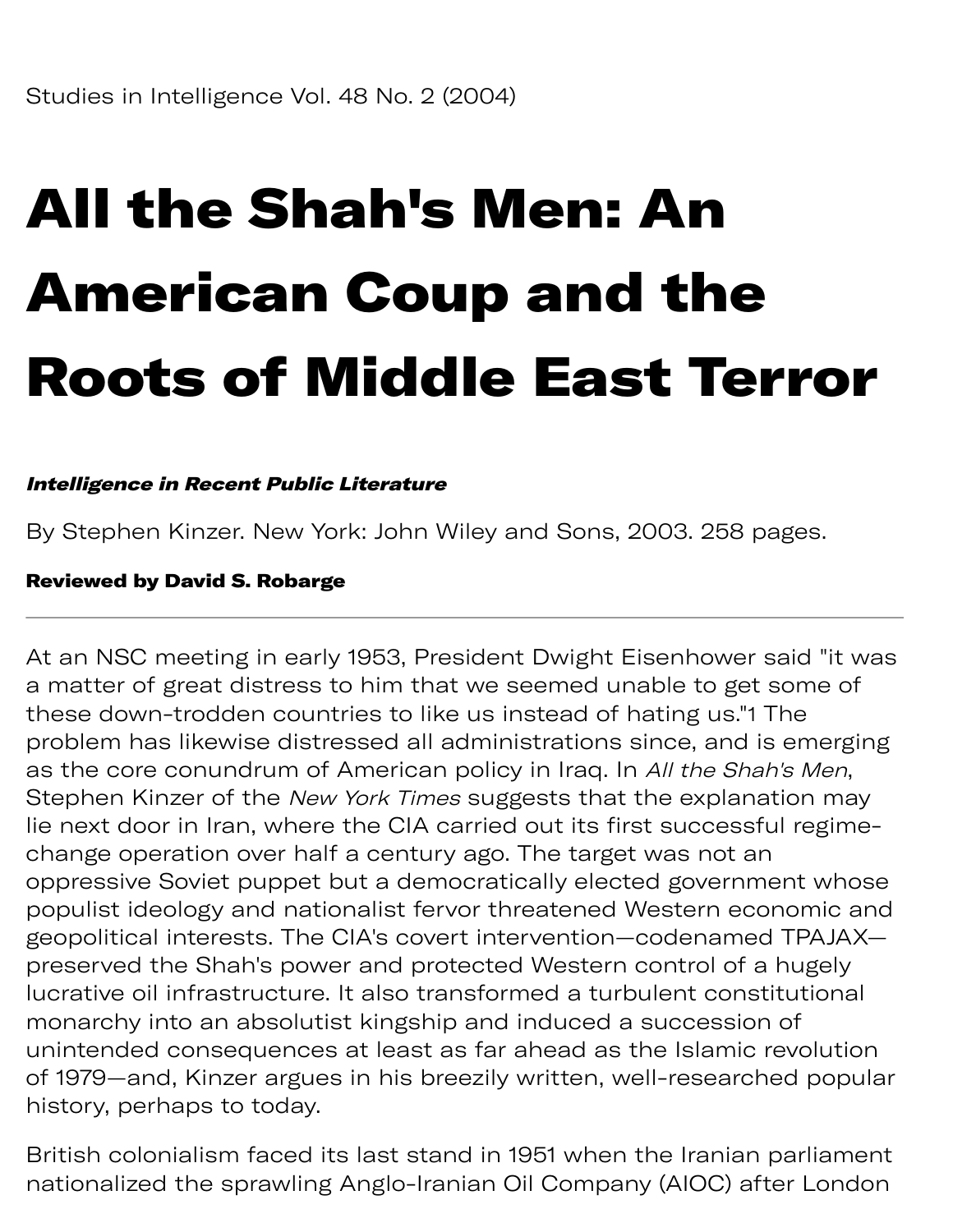e spr wling Anglo b (b) a refused to modify the firm's exploitative concession. "[B]y a series of insensate actions," the British replied with prideful stubbornness, "the Iranian Government is causing a great enterprise, the proper functioning of which is of immense benefit not only to the United Kingdom and Iran but to the whole free world, to grind to a stop. Unless this is promptly checked, the whole of the free world will be much poorer and weaker, including the deluded Iranian people themselves."2 Of that attitude, Dean Acheson, the secretary of state at the time, later wrote: "Never had so few lost so much so stupidly and so fast."3 But the two sides were talking past each other. The Iranian prime minister, Mohammed Mossadeq, was "a visionary, a utopian, [and] a millenarian" who hated the British, writes Kinzer. "You do not know how crafty they are," Mossadeq told an American envoy sent to broker the impasse. "You do not know how evil they are. You do not know how they sully everything they touch."4

The Truman administration resisted the efforts of some British archcolonialists to use gunboat diplomacy, but elections in the United Kingdom and the United States in 1951 and 1952 tipped the scales decisively toward intervention. After the loss of India, Britain's new prime minster, Winston Churchill, was committed to stopping his country's empire from unraveling further. Eisenhower and his secretary of state, John Foster Dulles, were dedicated to rolling back communism and defending democratic governments threatened by Moscow's machinations. In Iran's case, with diplomacy having failed and a military incursion infeasible (the Korean War was underway), they decided to take care of "that madman Mossadeq" 5 through a covert action under the supervision of the secretary of state's brother, Director of Central Intelligence (DCI) Allen Dulles.6 (Oddly, considering the current scholarly consensus that Eisenhower was in masterful control of his administration, Kinzer depicts him as beguiled by a moralistic John Foster and a cynical Allen.) Directing the operation was the CIA's charming and resourceful man in Tehran, Kermit Roosevelt, an OSS veteran, Arabist, chief of Middle East operations, and inheritor of some of his grandfather Theodore's love of adventure.

The CIA's immediate target was Mossadeq, whom the Shah had picked to run the government just before the parliament voted to nationalize the AIOC. A royal-blooded eccentric given to melodrama and hypochondria, Mossadeq often wept during speeches, had fits and swoons, and conducted affairs of state from bed wearing wool pajamas. During his visit to the United States in October 1951, Newsweek labeled him the "Fainting Fanatic" but also observed that, although most Westerners at first dismissed him as "feeble, senile, and probably a lunatic," many came to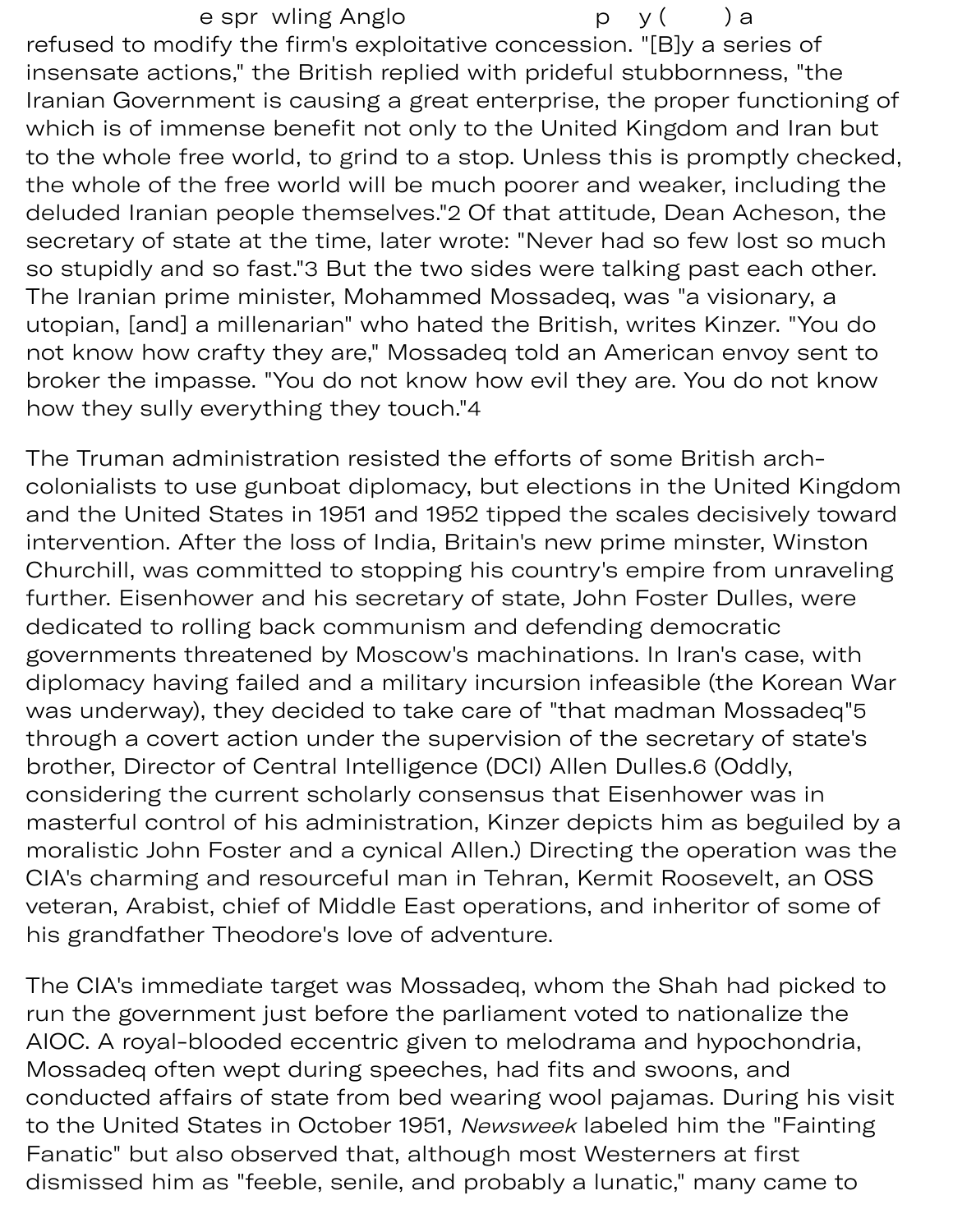d pr ably a luna y c regard him as "an immensely shrewd old man with an iron will and a flair for self-dramatization."7 Time recognized his impact on world events by naming him its "Man of the Year" in 1951.

Mossadeq is Kinzer's paladin—in contrast to the schemers he finds in the White House and Whitehall—but the author does subject him to sharp criticism. He points out, for example, that Mossadeq's ideology blinded him to opportunities to benefit both himself and the Iranian people: "The single-mindedness with which he pursued his campaign against [the AIOC] made it impossible for him to compromise when he could and should have."8 In addition, Mossadeq failed at a basic test of statecraft trying to understand other leaders' perspectives on the world. By ignoring the anticommunist basis of US policy, he wrenched the dispute with the AIOC out of its Cold War context and saw it only from his parochial nationalist viewpoint. Lastly, Mossadeq's naïvete about communist tactics led him to ignore the Tudeh Party's efforts to penetrate and control Iranian institutions. He seemed almost blithely unaware that pro-Soviet communists had taken advantage of democratic systems to seize power in parts of Eastern Europe. By not reining in Iran's communists, he fell on Washington's enemies list. Kinzer throws this fair-minded assessment off kilter, however, with a superfluous epilogue about his pilgrimage to Mossadeq's hometown. Intended to be evocative, the chapter sounds maudlin and contributes little to either an understanding of the coup or Kinzer's speculations about its relevance today.

Kinzer is at his journalistic best when—drawing on published sources, declassified documents, interviews, and a bootleg copy of a secret Agency history of the operation9—he reconstructs the day-to-day running of TPAJAX. The plan comprised propaganda, provocations, demonstrations, and bribery, and employed agents of influence, "false flag" operatives, dissident military leaders, and paid protestors. The measure of success seemed easy enough to gauge—"[a]ll that really mattered was that Tehran be in turmoil," writes Kinzer. The design, which looked good on paper, failed on its first try, however, and succeeded largely through happenstance and Roosevelt's nimble improvisations. No matter how meticulously scripted a covert action may be, the "fog of war" affects it as readily as military forces on a battlefield. Roosevelt may have known that already—he and his confreres chose as the project's unofficial anthem a song from the musical Guys and Dolls: "Luck Be a Lady Tonight."10

TPAJAX had its surreal and offbeat moments. Kinzer describes Roosevelt calmly lunching at a colleague's house in the embassy compound while "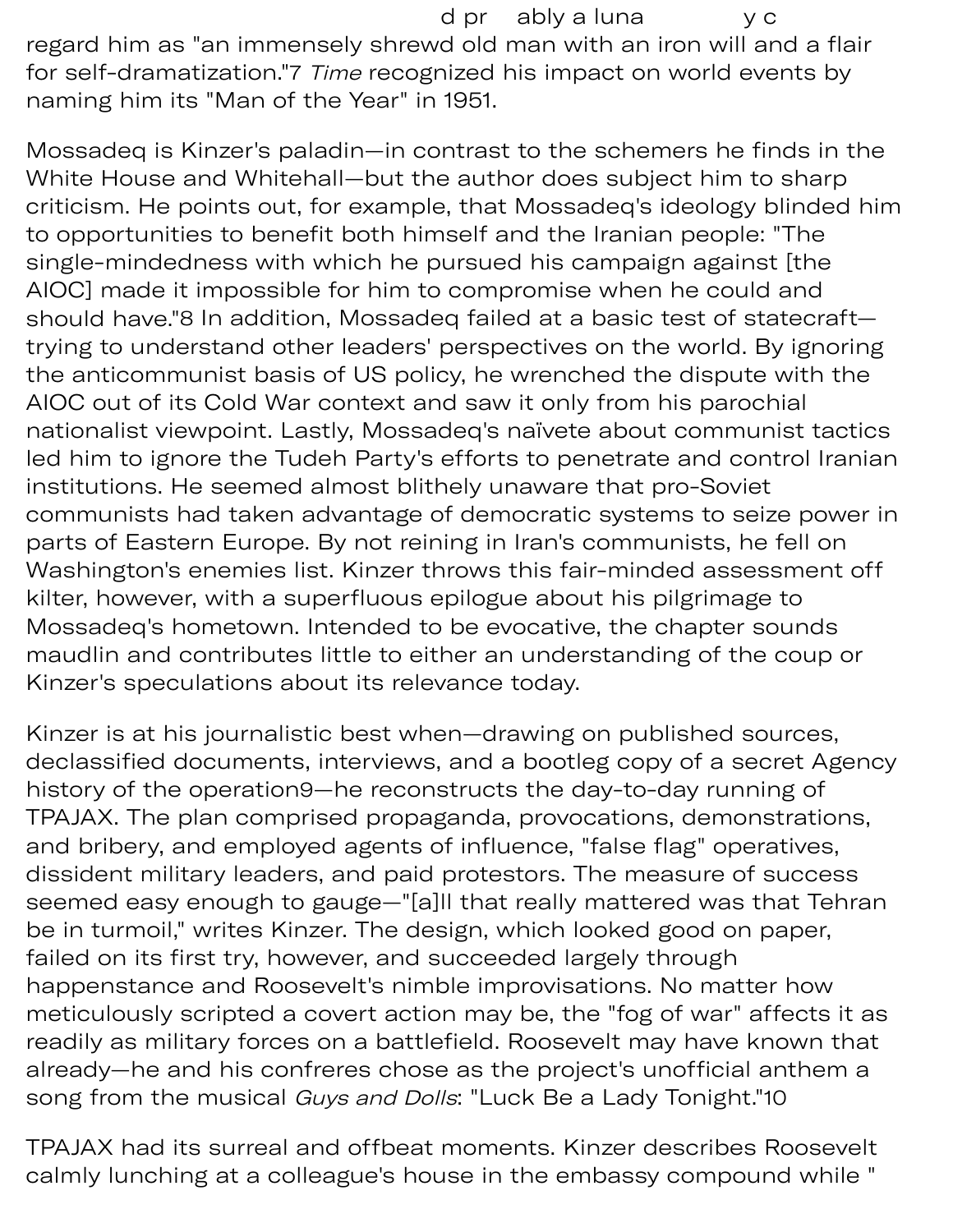almly lunching a g y c p [o]utside, Tehran was in upheaval. Cheers and rhythmic chants echoed through the air, punctuated by the sound of gunfire and exploding mortar shells. Squads of soldiers and police surged past the embassy gate every few minutes. Yet Roosevelt's host and his wife were paragons of discretion, asking not a single question about what was happening." To set the right mood just before Washington's chosen coup leader, a senior army general named Fazlollah Zahedi, spoke to the nation on the radio, US officials decided to broadcast some military music. Someone found an appropriate-looking record in the embassy library and put on the first song; to everyone's embarrassment, it was "The Star-Spangled Banner." A less politically discordant tune was quickly played, and then Zahedi took the microphone to declare himself "the lawful prime minister by the Shah's order." Mossadeq was sentenced to prison and then lifetime internal [exile.11](https://exile.11)

The Shah—who reluctantly signed the decrees removing Mossadeq from office and installing Zahedi, thereby giving the coup a constitutional patina —had fled Iran during the crucial latter days of the operation. When he heard of the successful outcome from his refuge in Rome, he leapt to his feet and cried out, "I knew it! They love me!"12 That serious misreading of his subjects' feeling toward him showed that he was out of touch already. Seated again on the Peacock Throne, the insecure and vain Shah forsook the opportunity to introduce constitutional reforms that had been on the Iranian people's minds for decades. Instead, he became a staunch pro-Western satrap with grandiose pretensions. He forced the country into the 20th century economically and socially but ruled like a pre-modern despot, leaving the mosques as the only outlet for dissent. Although the next 25 years of stability that he imposed brought the United States an intelligence payoff the price was dependence on local liaison for information about internal developments. The intelligence gap steadily widened, and Washington was caught by surprise when the Khomeiniinspired Islamist revolution occurred in February 1979.

That takeover, according to Kinzer, links the 51-year-old coup with recent and current terrorism.

With their devotion to radical Islam and their eagerness to embrace even the most horrific kinds of violence, Iran's revolutionary leaders became heroes to fanatics in many countries. Among those who were inspired by their example were Afghans who founded the Taliban, led it to power in Kabul, and gave Osama bin-Laden the base from which he launched devastating terror attacks. It is not far-fetched to draw a line from Operation Ajax through the Shah's repressive regime and the Islamic Revolution to the fireballs that engulfed the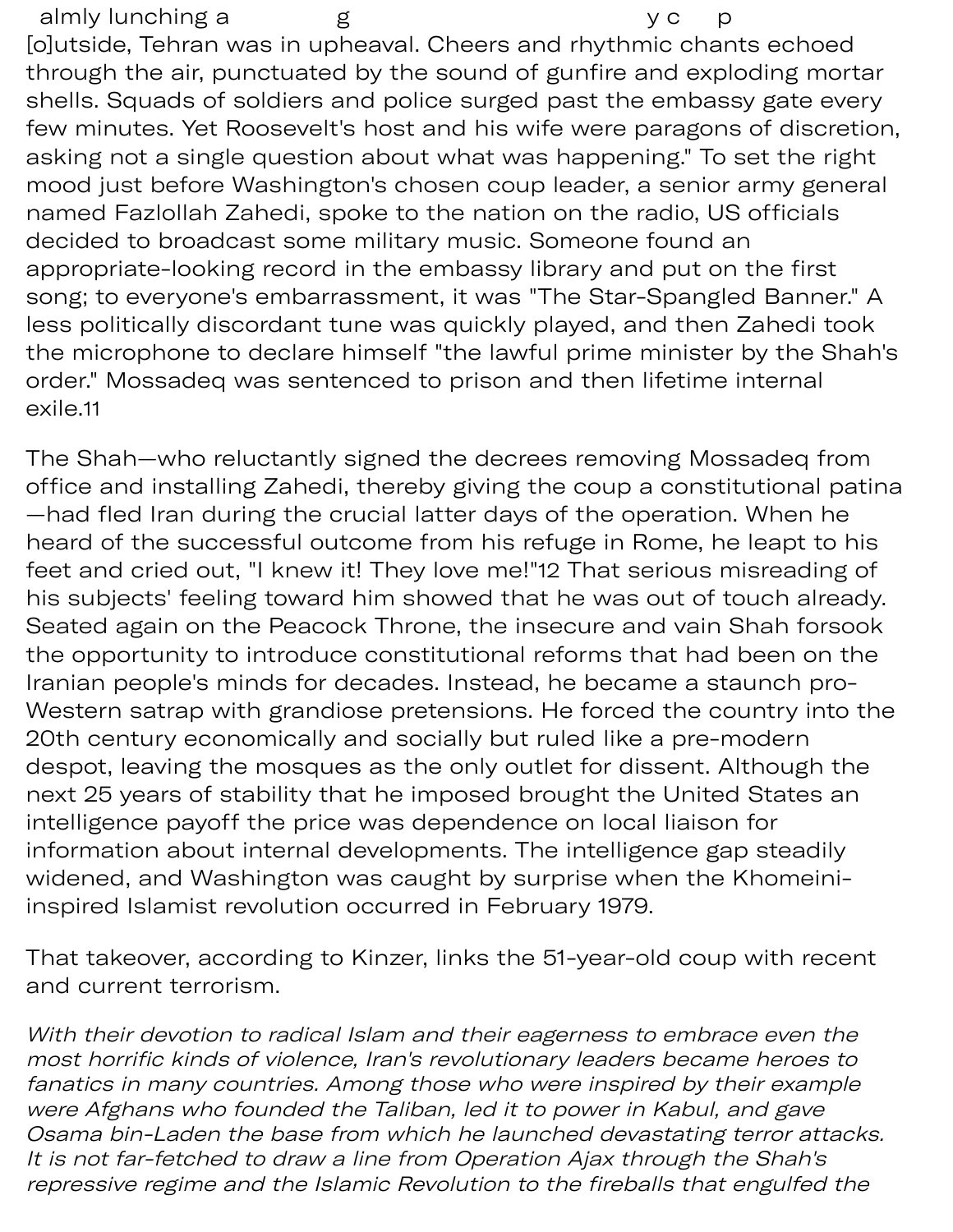## World Trade Center in New York.13

This conclusion, however, requires too many historical jumps, exculpates several presidents who might have pressured the Shah to institute reforms, and overlooks conflicts between the Shia theocracy in Tehran and Sunni extremists in Saudi Arabia, Afghanistan, and elsewhere.

Kinzer would have been better off making a less sweeping judgment: that TPAJAX got the CIA into the regime-change business for good—similar efforts would soon follow in Guatemala, Indonesia, and Cuba—but that the Agency has had little success at that enterprise, while bringing itself and the United States more political ill will, and breeding more untoward results, than any other of its activities.14 Most of the CIA's acknowledged efforts of this sort have shown that Washington has been more interested in strongman rule in the Middle East and elsewhere than in encouraging democracy. The result is a credibility problem that accompanied American troops into Iraq and continues to plague them as the United States prepares to hand over sovereignty to local authorities. All the Shah's Men helps clarify why, when many Iraqis heard President George Bush concede that "[s]ixty years of Western nations excusing and accommodating the lack of freedom in the Middle East did nothing to make us safe,"15 they may have reacted with more than a little skepticism.

## Footnotes

1. "Memorandum of Discussion at the 135th Meeting of the National Security Council, Washington, March 4, 1953," US Department of State, Foreign Relations of the United States, 1952-1954, Volume X, Iran, 1951-1954 (Washington, DC: US Government Printing Office, 1989), 699.

2. Kinzer, p. 121, quoting the British delegate to the UN Security Council, Gladwyn Jebb.

3. Dean Acheson, Present at the Creation: My Years in the State Department (New York: W. W. Norton, 1969), 503.

4. Vernon A. Walters, Silent Missions (Garden City, NY: Doubleday, 1978), 247.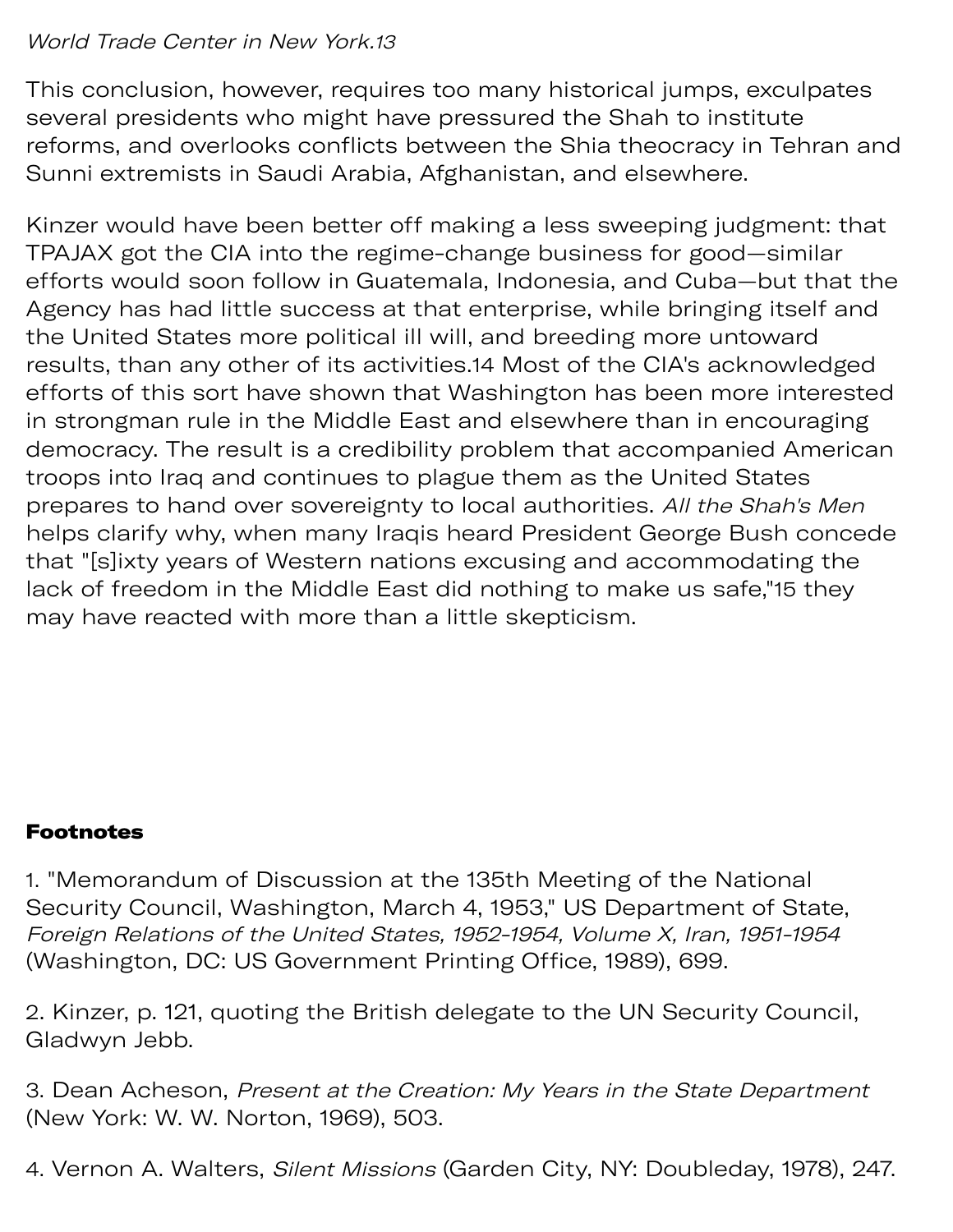5. John Foster Dulles, quoted in Kermit Roosevelt, Countercoup: The Struggle for the Control of Iran (New York: McGraw-Hill, 1979), 8.

6. The British had a covert action against Mossadeq in train until he expelled all British diplomats (including undercover intelligence officers) in October 1952. As Kinzer describes, members of MI-6 collaborated with CIA officers in drawing up the TPAJAX operational plan.

7. Kinzer, 120.

8. Ibid., 206-7.

9. Details of the Agency history were publicized in James Risen, "How a Plot Convulsed Iran in '53 (and '79)," New York Times, 16 April 2000, 1, 16-17. Lightly redacted versions of the history are posted on two Web sites: the New York Times at [www.nytimes.com/library/world/mideast/041600iran-cia-index.html;](www.nytimes.com/library/world/mideast/041600iran-cia-index.html) and the National Security Archive's at [www.gwu.edu/~nsarchiv/NSAEBB/NSAEBB28/index.html.](www.gwu.edu/~nsarchiv/NSAEBB/NSAEBB28/index.html)

10. Kinzer, 175, 211, 13.

11. Ibid., 181, 183-84.

12. Ibid., 184.

13. Ibid., 203-4.

14. Such is the theme of Kinzer's previous venture (with Stephen Schlesinger) into covert action history, Bitter Fruit: The Untold Story of the American Coup in Guatemala, Anchor Books ed. (New York: Doubleday, 1990), wherein the authors ask, "Was Operation SUCCESS [in Guatemala] necessary and did it really advance US interests, in the long range and in the aggregate?" (xiii).

15. David E. Sanger, "Bush Asks Lands in Mideast to Try Democratic Ways," New York Times, 7 November 2003: A1.